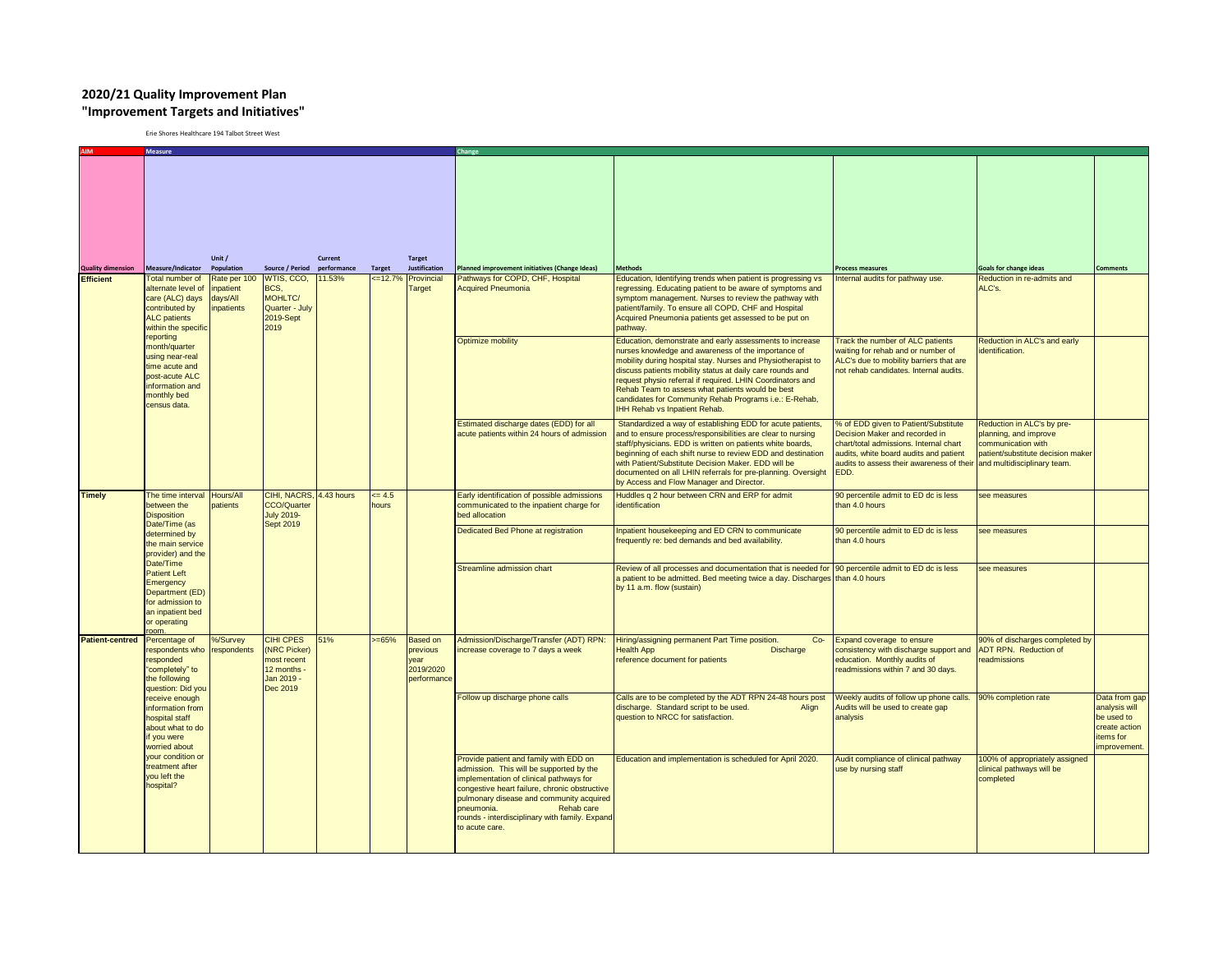| <b>Effective</b> | Medication                                                                                                                                                                                                                                 | Rate per total                                                 | <b>Hospital</b>                                                 | $93% -$                                                               | $=90%$  | Improvemen                                                                                                                   | Discharge medication/reconciliation and                                                                                                    | Number of discharged patients for whom a Best Possible                                                                                                                                                                                                                               | # BPMDP/# discharged patients                                                                                                                                        | Maintain current level of                                                                                                                                        | Consideration                        |
|------------------|--------------------------------------------------------------------------------------------------------------------------------------------------------------------------------------------------------------------------------------------|----------------------------------------------------------------|-----------------------------------------------------------------|-----------------------------------------------------------------------|---------|------------------------------------------------------------------------------------------------------------------------------|--------------------------------------------------------------------------------------------------------------------------------------------|--------------------------------------------------------------------------------------------------------------------------------------------------------------------------------------------------------------------------------------------------------------------------------------|----------------------------------------------------------------------------------------------------------------------------------------------------------------------|------------------------------------------------------------------------------------------------------------------------------------------------------------------|--------------------------------------|
|                  | reconciliation at<br>discharge: Total<br>number of<br>discharged<br>patients for whom<br>a Best Possible<br><b>Medication</b><br><b>Discharge Plan</b><br>was created as a<br>proportion the<br>total number of<br>patients<br>discharged. | number of<br>discharged<br>patients/<br>discharged<br>patients | collected<br>data/ Quarter<br>Oct 2019 -<br>Dec 2019            | excluding<br>Newborn,<br>stillborn, OB,<br>LTC, hospice<br>and deaths |         | t to Current<br>Organizatio<br>nal<br>Performand<br>e. Increase<br>by 1% next<br>year and by<br>5% the<br>following<br>year. | information through Cerner Millennium<br>beginning June 2020                                                                               | Medication Discharge Plan (BPMDP) was created. Excludes<br>hospital discharge that is death, newborn, stillborn and OB.                                                                                                                                                              | (excluding deaths, stillborn, newborn<br>and OB)                                                                                                                     | discharge medication<br>information to patients when<br>transitioning to Cerner<br>Millennium                                                                    | to include OB<br>patients<br>2021/22 |
| <b>Effective</b> | Percent of                                                                                                                                                                                                                                 | %ED                                                            | CIHI/NACRS/ 21.79%                                              |                                                                       | 20%     | reduce by                                                                                                                    | PAN nurse                                                                                                                                  | Continuing education by involvement with Regional Groups                                                                                                                                                                                                                             | % MH return visits within 30 days                                                                                                                                    | improve return visits by 15%                                                                                                                                     |                                      |
|                  | unscheduled<br>repeat<br>emergency visits<br>following an                                                                                                                                                                                  | <b>Patients</b>                                                | <b>Quarter April</b><br><b>June 2019</b>                        |                                                                       |         | 10%                                                                                                                          |                                                                                                                                            | relating to addictionsi.e., Treatment and Recovery Working<br>Group from HDH.                                                                                                                                                                                                        |                                                                                                                                                                      |                                                                                                                                                                  |                                      |
|                  | emergency visit<br>for a mental<br>health condition.                                                                                                                                                                                       |                                                                |                                                                 |                                                                       |         |                                                                                                                              | Partnership & committee development -<br>Police, EMS, hospital & mental health<br>agencies.                                                | Quarterly meetings to discuss and develop processes for<br>seamless care journeys for MH patients.                                                                                                                                                                                   | % MH return visits within 30 days                                                                                                                                    | mprove return visits by 15%                                                                                                                                      |                                      |
|                  |                                                                                                                                                                                                                                            |                                                                |                                                                 |                                                                       |         |                                                                                                                              | <b>Community Resource Referrals</b>                                                                                                        | Refer and educate re:<br>-Walk in Counselling locally<br>-Family Health Team<br>-Social Workers<br>-CMHA<br>Withdrawal Management at HDH<br>-Community referrals for Withdrawal<br>Management<br>-Windsor Essex Community Health Unit<br>-Erie St. Clair Addictions Clinic<br>-Detox | % MH return visits within 30 days                                                                                                                                    | improve return visits by 15%                                                                                                                                     |                                      |
| <b>Safe</b>      | Number of<br>workplace<br>violence<br>incidents<br>reported by<br>hospital workers<br>as defined by<br>OHSA) within a<br>12 month period.                                                                                                  | Count/worker                                                   | local data<br>collection/<br>calendar year<br>Jan - Dec<br>2019 |                                                                       | $= 50$  | Anticipate<br>we will<br>continue to<br>see an<br>increased<br>uptake in<br>reporting<br>coupled wit<br>improvemer           | <b>Safety Huddle</b>                                                                                                                       | Inpatient, Perioperative Services, Allied Health Services and<br>Emergency Department leaders huddle with staff daily - at<br>which time, any concerns are flagged and discussed for<br>ongoing supportive and preventative measures to be<br>implemented.                           | Track and review incidents reported<br>monthly. Track % of WPV incidents<br>closed as per policy.<br>Review at monthly Joint Health and<br>Safety Committee meeting. | 100% of monthly WPV incidents<br>acknowledged with 24 hours and<br>closed within 5 days of incident<br>date (unless extenuating<br>circumstances) as per policy. |                                      |
|                  |                                                                                                                                                                                                                                            |                                                                |                                                                 |                                                                       |         |                                                                                                                              | <b>Crisis Intervention Training</b>                                                                                                        | In-person, 1 day training<br>Peer<br>Support Training in partnership with EMS and Dr. Lori Gray                                                                                                                                                                                      | All new and existing staff will receive<br>this training.<br>Reviewed on an annual basis.                                                                            | All existing staff to be trained by<br>April 2020.<br>New hires will receive training at<br>prientation.                                                         |                                      |
|                  |                                                                                                                                                                                                                                            |                                                                |                                                                 |                                                                       |         |                                                                                                                              | Code of conduct training                                                                                                                   | Staff have received via email the Standards of<br>Behaviours, Code of conduct and<br>Workplace Violence Harassment Prevention<br>Program Policy for Human Resources.                                                                                                                 | Meetings have occurred with staff withi<br>two units.<br>Meetings will occur as the need arises                                                                      | Review workplace violence and<br>narassment incidents received to<br>look for trends and meet with<br>staff as needed.                                           |                                      |
|                  |                                                                                                                                                                                                                                            |                                                                |                                                                 |                                                                       |         |                                                                                                                              | <b>Employee Assistance Program</b>                                                                                                         | Provide information in an on-line format<br>for employees to be able to access in private<br>at home.                                                                                                                                                                                | Track the number of visits recorded to<br>EAP.                                                                                                                       | Review visits recorded quarterly<br>and look at trends to initiate<br>health promotion to staff.                                                                 |                                      |
|                  |                                                                                                                                                                                                                                            |                                                                |                                                                 |                                                                       |         |                                                                                                                              | <b>RL6 Reporting Training</b>                                                                                                              | RL6 is an on-line program accessed by staff to report any<br>workplace illness, injuries, violence and harassment.<br>Every staff member will know how to access RL6 and select<br>the appropriate category to document the workplace incident.                                      | All staff will be trained how to properly<br>use RL6 to reflect the workplace<br>ncident and have this directed to the<br>ight person for follow-up as per policy.   | Training to take place on an<br>ongoing basis for new hires at<br>prientation.                                                                                   |                                      |
| <b>Effective</b> | <b>Early treatment</b><br>of sepsis:<br>percentage of<br>Emergency                                                                                                                                                                         | Rate of pts<br>identified who<br>eceive 1st<br>dose            | nternal audits Collecting                                       | Baseline (CB)                                                         | $= 25%$ |                                                                                                                              | Sepsis Campaign -<br>$\mathbf{1}$<br>Orderset development<br>2.<br>3.<br><b>Screening tool</b><br>Flagging/ priority alert - MD/pharmacist | Utilize the revised sepsis screener for every emergency visit<br>adult.                                                                                                                                                                                                              | % of sepsis diagnosis where a triage<br>screener was completed.                                                                                                      | Improvement >=25%                                                                                                                                                |                                      |
|                  | Department (ED)<br>patients identified                                                                                                                                                                                                     | antibiotics<br>within 1 hour                                   |                                                                 |                                                                       |         |                                                                                                                              | Visual indicator for positive Sepsis<br><b>Screeners</b>                                                                                   | If positive Sepsis Screener, utilize a red 'flag' card with the<br>time of triage clearly marked, placed on the chart.                                                                                                                                                               | Audit charts in real time for visual<br>indicator used.                                                                                                              | mprovement >=25%                                                                                                                                                 |                                      |
|                  | at triage to be at<br>high-risk for<br>sepsis who<br>receive first-dose<br>antibiotics within<br>I hour                                                                                                                                    |                                                                |                                                                 |                                                                       |         |                                                                                                                              | <b>High prioritization for positive Sepsis</b><br><b>Screeners</b>                                                                         | Communicate with the Charge Nurse and the Emergency<br>Physician re: the positive Screener.                                                                                                                                                                                          | % of sepsis diagnosis where first dose<br>antibiotics are used with in the first<br>hour.                                                                            | Improvement >=25%                                                                                                                                                |                                      |